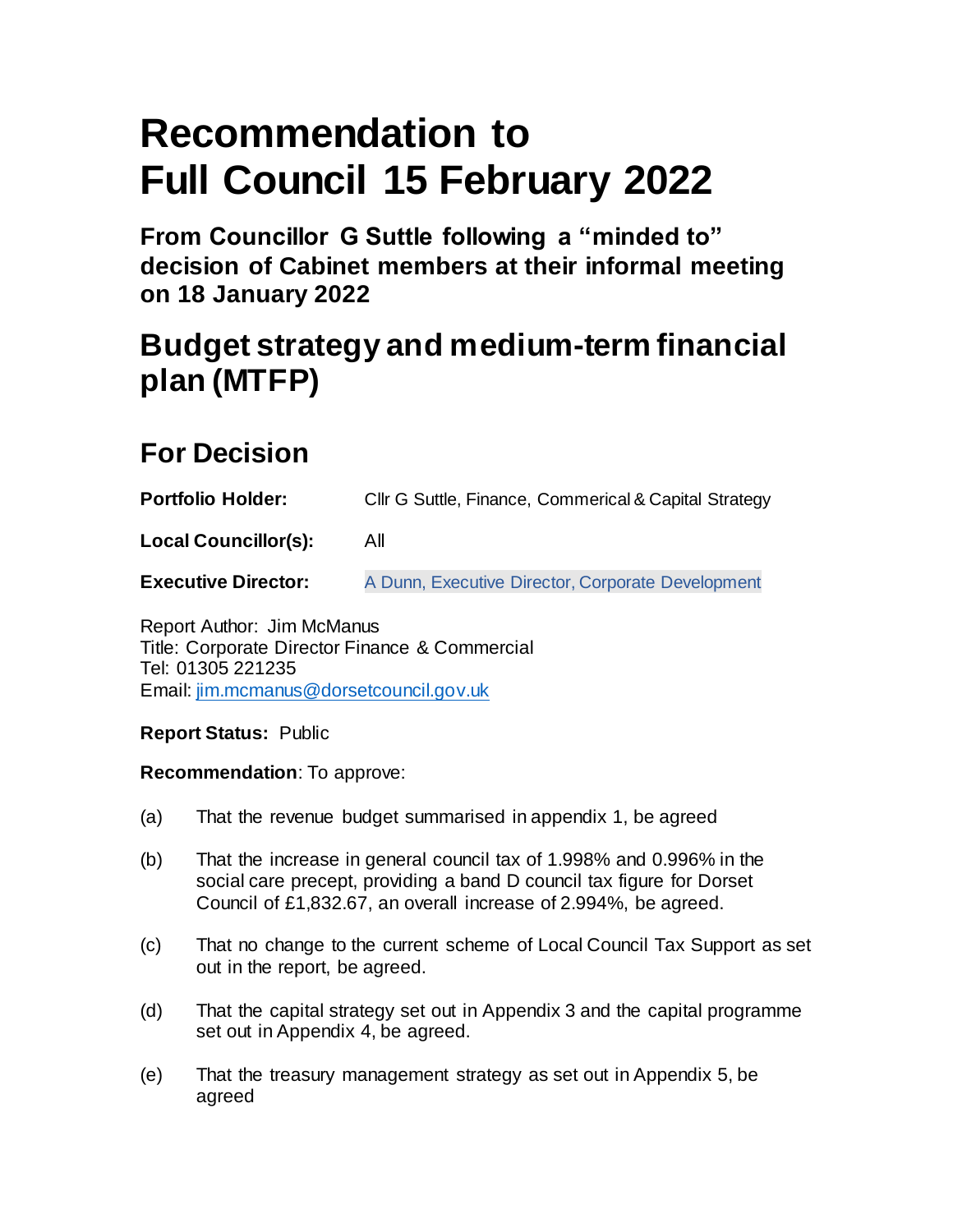- (f) That the assumptions used to develop the budget strategy and mediumterm financial plan (MTFP) as set out throughout the report and summarised in Appendix 6, be agreed
- (g) That the recommended balances on earmarked reserves and on general funds, including the minimum level of the general fund, be agreed
- (h) That the addition of £4.4m from the settlement into the contingency budget, until there is clarity around further costs of implementing national reforms and as a hedge against emerging cost pressures, be agreed
- (i) That the responses to the recommendations and comments made as part of the budget scrutiny process, be agreed
- (j) That the concern around the cumulative overspend on the High Needs Block (HNB) and more importantly, the impact that an unmitigated transfer of this deficit to the council will have on its financial position when the statutory instrument falls away, as currently scheduled, on 1 April 2023, be noted.

#### **Reason for Recommendation**:

The Council is required to set a balanced revenue budget, and to approve a level of council tax as an integral part of this. A balanced budget is essentially one where all expenditure is funded by income without unsustainable use of one-off, or short-term sources of finance.

The Council is also required to approve a capital strategy, a capital programme and budget, and a treasury management strategy, each of which were included with the report to Cabinet.

The draft budget proposals have been considered by the Place and Resources Scrutiny Committee and by the People and Health Scrutiny Committee and their recommendations are set out in appendix 7 for Cabinet consideration.

#### **Appendices**

Appendix 1 - Report to Cabinet 18 January 2022 - Budget Strategy and mediumterm financial plan (MTFP)

Appendices within the Cabinet report: (referred to in the recommendation(s) above)

- 1. High-level revenue budget summary
- 2. Council tax resolution **(for the Council report only)**
- 3. Capital strategy 2022-2027